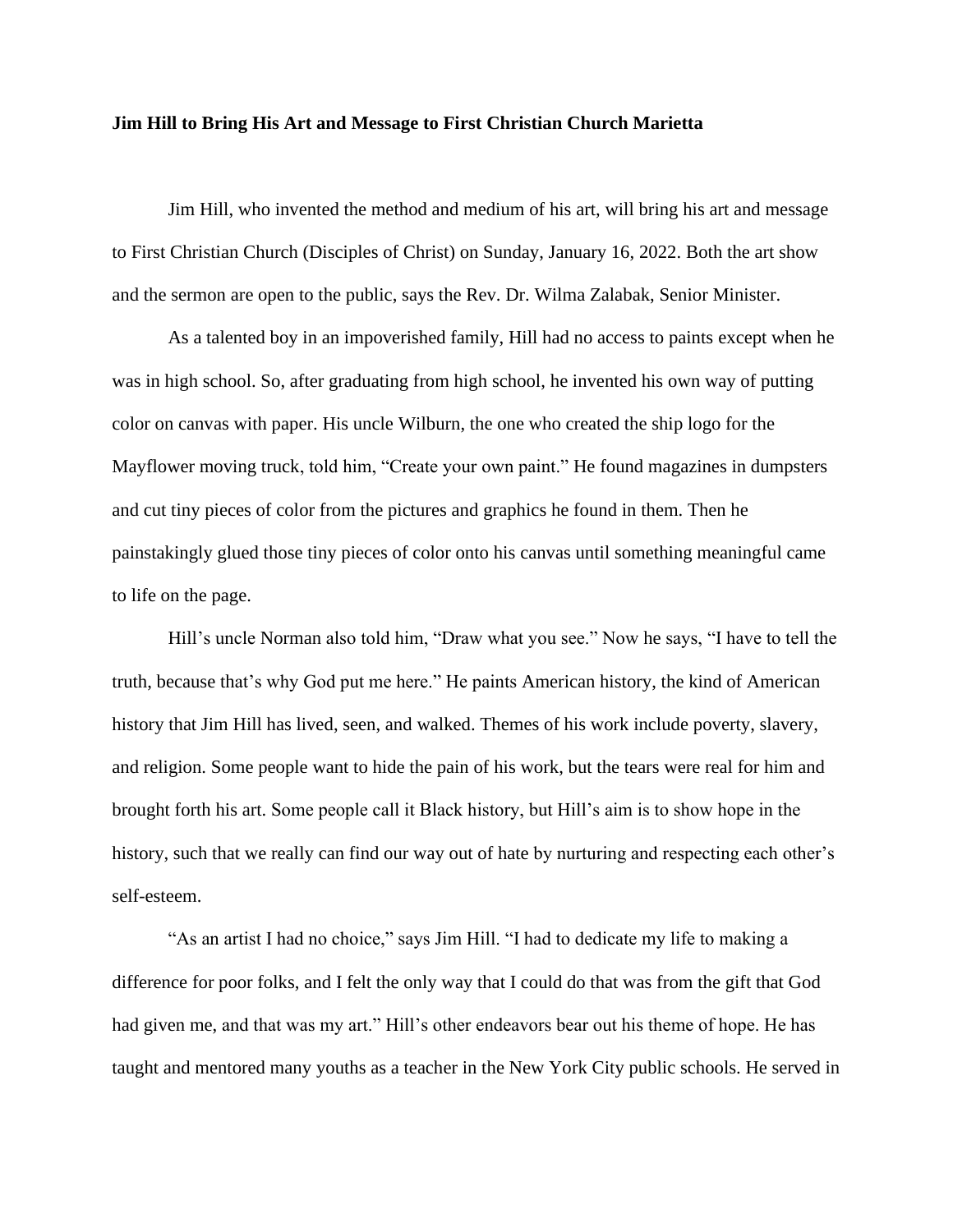kitchens and shelters, and his big dream is to build the "Jim Hill House" for people experiencing homelessness.

Pastor Wilma Zalabak says that First Christian Church invites Mr. Jim Hill to its pulpit on January 16, 2022, for two reasons. The first is that the church's dedication for years, to helping to alleviate food insecurity in our local area through running a Food Pantry, seems akin to Mr. Hill's dedication to helping against homelessness. The second reason is that a good portion of this church's attenders are artists, gifted by God and expecting to use their gifts to give back to the community. Zalabak affirms the arts in the community by saying, "Our God creates, and so do we."

Last year's art show included many paintings by Laura Gladson. This year the church expects glass art, music compositions, crafts, and perhaps some metal work, a much wider variety of art. The invitation is to all creatives to choose this venue to visually display their art.

"Kids in the hood used to call me 'Church Boy,'" says Jim Hill. His mother practiced African Christianity and nightly "stormed heaven" in her prayer closet for her nine children "All I can do is praise God," says Hill. "It was God who brought me through all of this." He says, "I have never worked a day in my life. When God calls, it's not work."

Mr. Jim Hill was listed in Who's Who in America as an Outstanding Educator and was cited in newspapers and on television for his contributions and service for the homeless and underprivileged. Other awards and accolades have come from the United Nations (Humanitarian of the Year), Weeksville Art Contest (first place), and Omega Psi Phi fraternity (for dedication to education and career opportunities for youth). Jim Hill has also published a book showcasing his works, entitled, *Historical Blues: 100 Artworks, 100 Inspired Stories.* "God has given me a gift," says Jim Hill. "The purpose is to give back its proceeds to the less fortunate."